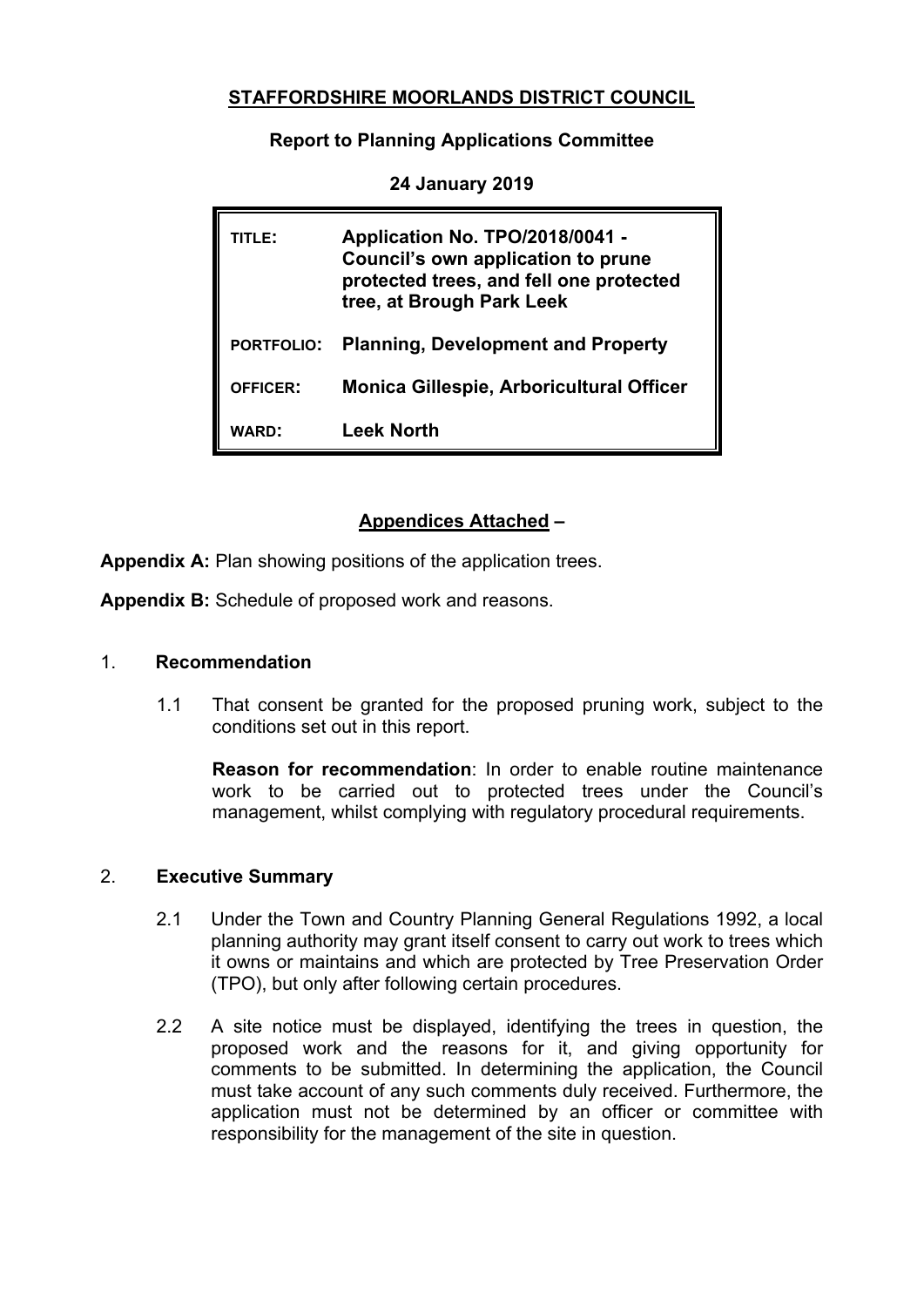- 2.3 To comply with these requirements, this Council has previously established procedures whereby such applications are reported to the Planning Applications Committee for determination, as this committee has no executive land management function and is also familiar with dealing with TPO applications.
- 2.4 Brough Park is a public park in Leek and is maintained by this Council. These trees are covered by a TPO which protects a few trees on the western boundary.
- 2.5 The trees which are the subject of this application are identified on the plan at Appendix A to this report, and the proposed work is set out in detail in the schedule at Appendix B. In summary, this work comprises the felling of T2 a Horse Chestnut tree which is in terminal decline due to infection by Bleeding Canker. There is an elevated risk of this tree shedding limbs in its current state. The other works to trees T1, T3 and T4 involve crown lifting (removal of lower secondary branches), and some side pruning, in order to maintain the amenity of the trees and avoid damage to the park railings and encroachment towards neighbouring properties.
- 2.6 A site notice has been displayed. No comments about the application have been received.
- 2.7 It is considered that the proposed work is appropriate and in accordance with the Council's adopted Tree Strategy. The pruning is of a relatively minor nature and extent, it would not be detrimental to the amenity value of the trees or the setting of the park. The felling of T2 is in accordance with good management as the tree is in terminal decline. It is recommended that consent be granted subject to the following standard conditions:
	- (1) The consent be valid for a period of 2 years from the date of the decision notice;
	- (2) The approved work shall be carried out in accordance with British Standard 3998:2010 *Tree Work – Recommendations*; and
	- (3) That T2 is replaced with a standard Turkey Oak to be planted in the first available tree planting season following the removal of the tree.

### 4. **Implications**

- 4.1 Community Safety (Crime Nil. and Disorder Act 1998)
- 4.2 Employees Nil.
- 4.3 Equalities This report has been prepared in accordance with the Council's Equal Opportunities policy.
- 4.4 Financial Anyone suffering loss or damage arising